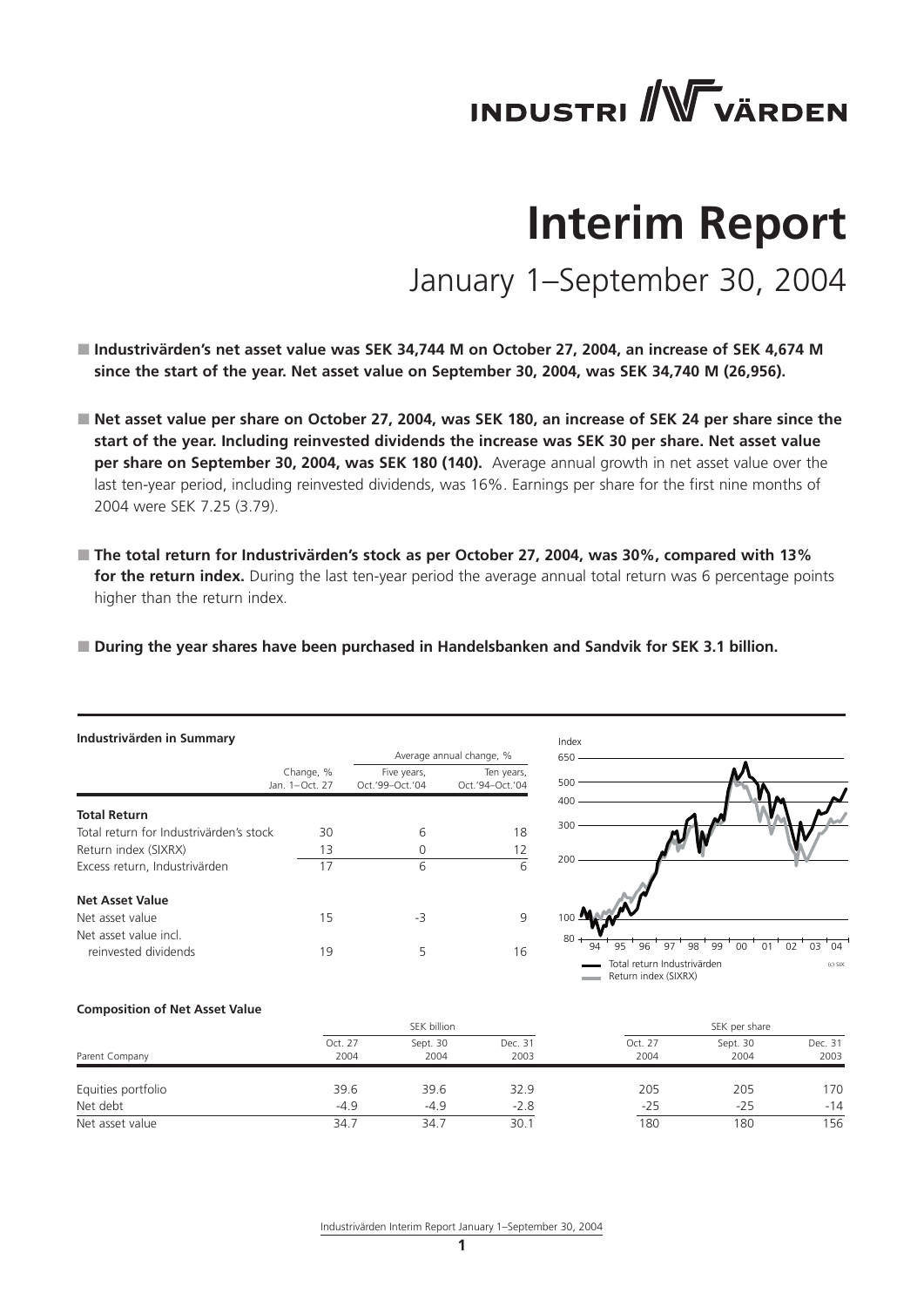

#### **CEO's Message**

The global economy remains strong, and growth in 2004 is expected to be the best in more than twenty years. This is reflected in the earnings of most of our portfolio companies, which are showing favorable development as a result of own measures and the general economic trend. Although we are in a period of growth, there is some uncertainty about the development in 2005, including concerns about the geopolitical situation, oil prices, interest rates and the economy in the U.S., in particular. Taken together this is resulting in high risk premiums for investments in the stock market as compared to bond markets. Today the market's required rate of return for equity investments is twice as high as the bond market's required rate of return for high-grade corporate bonds. The unusually high risk premium for equity investments is resulting in, among other things, few new stock market introductions and the emergence of a secondhand market for private equity investments in which private equity players are buying and selling companies among themselves.

Industrivärden's net asset value on October 27 was SEK 34.7 billion, an increase of 19% since the start of the year taking reinIndustrivärden is one of the Nordic region's leading holding companies, taking an active ownership role in a concentrated selection of listed Nordic companies with good development potential. Industrivärden's mission is to create shareholder value based on a professional investment operation and active ownership. The goal is to generate high growth in net asset value over time. Based on this, the aim is to deliver a total return to Industrivärden's shareholders that is higher, over time, than the average for the Stockholm Stock Exchange. For more information, visit our website: www.industrivarden.net.

vested dividends into account, compared with 13% for the Stockholm Stock Exchange's return index. Industrivärden's total return for the first ten months of the year outpaced the return index by 17 percentage points. This performance can be credited to the quality of our portfolio companies. Ericsson, Handelsbanken, Sandvik and Skanska are all showing a continued positive trend. Ossur continues to deliver good results, and its stock has risen by a full 110% thus far during the year, of which 33% since the halfyear report. The companies that have yet not managed to benefit from the improved economy are SCA and Munters.

During the third quarter we further strengthened our ownership in Handelsbanken and Sandvik. This year to date we have invested a total of SEK 3.1 billion kronor in these companies at average prices we considered to be attractive. In our view, these companies have strong positions in their respective markets, adept management and very high quality business routines.

anders nyrén *President and CEO*

#### **NET ASSET VALUE**

Net asset value on October 27, 2004, was SEK 34,744 M, an increase of SEK 4,674 M since the start of the year. Net asset value on September 30, 2004, was SEK 34,740 M. Net asset value is







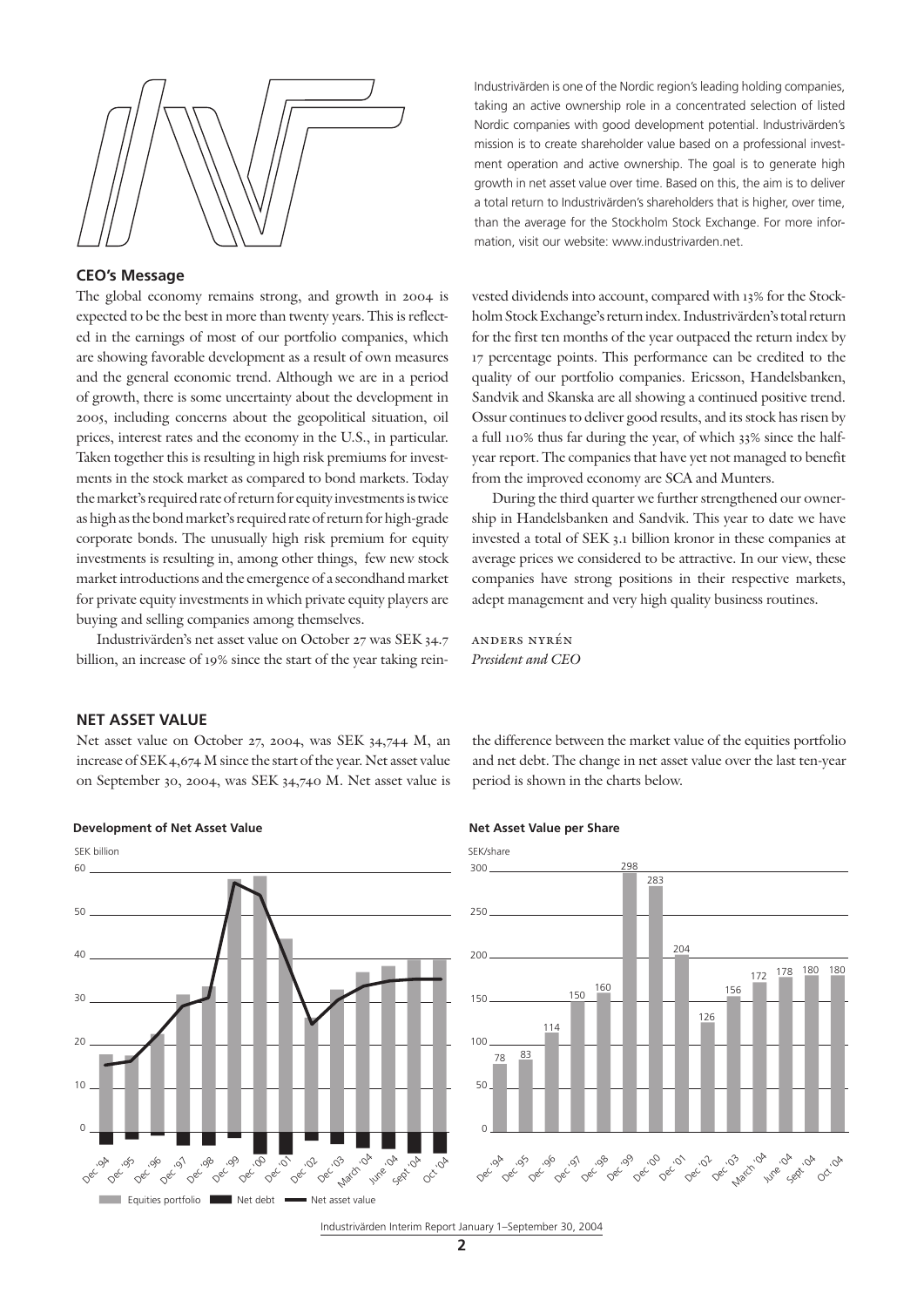# **Equities Portfolio1**

The market value of Industrivärden's equities portfolio on September 30, 2004, was SEK 39,651 M (SEK 32,890 M at the start of the year) and the surplus value was SEK 19,949 M (SEK 15,414 M at the start of the year). The market value on October 27, 2004, was SEK 39,587 M and the surplus value was SEK 19,902 M. Taking into account purchases and sales, the change in value was 15% since the start of the year. A detailed portfolio specification as per September 30, 2004, is provided on page 5.

|                |                       |                  | Total            |             | Average                             |               |                      |
|----------------|-----------------------|------------------|------------------|-------------|-------------------------------------|---------------|----------------------|
|                | As per Sept. 30, 2004 |                  | return, %        |             | annual total return, %              |               | As per Oct. 27, 2004 |
|                |                       | Value breakdown, |                  | Five years, | Ten years,                          |               | Value breakdown,     |
| Company        | No. of shares         | SEK M            | Jan.'04-Sept.'04 |             | Sept.'99-Sept.'04 Sept.'94-Sept.'04 | No. of shares | SEK M                |
|                |                       |                  |                  |             |                                     |               |                      |
| Handelsbanken  | 65,503,800            | 9,989            |                  | 9           | 21                                  | 65,553,800    | 10,063               |
| Ericsson       | 372,000,000           | 8,519            | 65               | $-13$       | 11                                  | 372,000,000   | 8,110                |
| Sandvik        | 26,355,600            | 6,628            | 6                |             | 13                                  | 26,355,600    | 7,076                |
| <b>SCA</b>     | 18,490,060            | 5,269            |                  | 9           | 13                                  | 18,490,060    | 4,986                |
| Skanska        | 33,078,756            | 2,506            | 24               | 4           | 14                                  | 32,804,756    | 2,526                |
| Indutrade      |                       | 1,966            |                  |             |                                     |               | 1,966                |
| SSAB           | 14,119,000            | 1,948            | 12               | 11          | 10                                  | 14,119,000    | 2,047                |
| Ossur hf       | 65,118,000            | 615              | 110              |             |                                     | 65,118,000    | 609                  |
| <b>Munters</b> | 3,219,350             | 579              | 5                | 15          |                                     | 3,219,350     | 568                  |
| Isaberg Rapid  |                       | 318              |                  |             |                                     |               | 318                  |
| Others         |                       | 1,314            |                  |             |                                     |               | 1,318                |
| <b>Total</b>   |                       | 39,651           | 19               |             |                                     |               | 39,587               |
| Return index   |                       |                  | 13               |             | 13                                  |               |                      |

Of the shareholdings listed above, Munters and Ossur have been held for less than five years, while Sandvik has been held for less than ten years. The valuation of the wholly owned subsidiaries Indutrade and Isaberg Rapid is explained in a definition on page 12.

*Handelsbanken* achieved its best nine-month result ever. Operating profit for the period January–September improved by 12%, mainly due to higher net commissions on insurance and brokerage fees, and higher net trading income from equities trading. Net interest income decreased slightly, however, lending continued to increase. Overheads were largely unchanged and recoveries exceeded loan losses.

*Ericsson's* income after financial items for the first nine months improved to SEK 19 billion (-14) as a result of higher volumes, lower overheads and a favorable product offering. Cash flow remained positive and the financial position strengthened. Halfowned Sony Ericsson reported continued positive development. Ericsson's technological leadership and global presence make it well-positioned to benefit from future opportunities in the market.

*Sandvik's* earnings after net financial items rose 25% for the first half of the year as a result of higher sales volumes, greater capacity utilization and the completion of rationalization measures. During the second quarter order bookings, invoicing and earnings after net financial items reached their highest levels ever for a single quarter. Operating profit improved for all three business areas. Activity increased in all major markets, especially North America. The interim report for the first nine months of 2004 will be released on November 5.

*SCA's* earnings after financial items for the first nine months decreased due to pressure on prices and currency movements. Earnings were down for Hygiene Products and Packaging, but up slightly for Forest Products. The demand situation in Western Europe has not created conditions for the price recovery that was expected during the latter part of the current year. Additional efficiency-improvement measures will be carried out in the Hygiene Products and Packaging units. Annual cost savings are estimated to be slightly more than SEK 1 billion, which will be realized successively in 2005.

*Skanska's* income after financial items increased during the first nine months of the year. Capital gains from divested businesses, mainly Skanska Services, amounted to SEK 1 billion. Earnings improved for Skanska's largest business unit, Construction and Services. Earnings for the Commercial Project Development unit decreased slightly due to lower sales of properties. A strong cashflow during the third quarter reversed a low level of net debt to a net cash position.

The wholly owned subsidiary *Indutrade* reported earnings after financial items of SEK 169 M (144) for the first nine months of 2004. Return on capital employed increased to 23% (19%). Earnings improved mainly in Sweden and Finland.

<sup>&</sup>lt;sup>1</sup> Pertains to the Parent Company's equities portfolio. Based on these holdings, derivative transactions are also conducted. Industrivarden also conducts short trading through the subsidiary Nordinvest, which had shareholdings with a market value of SEK 153 M at September 30, 2004.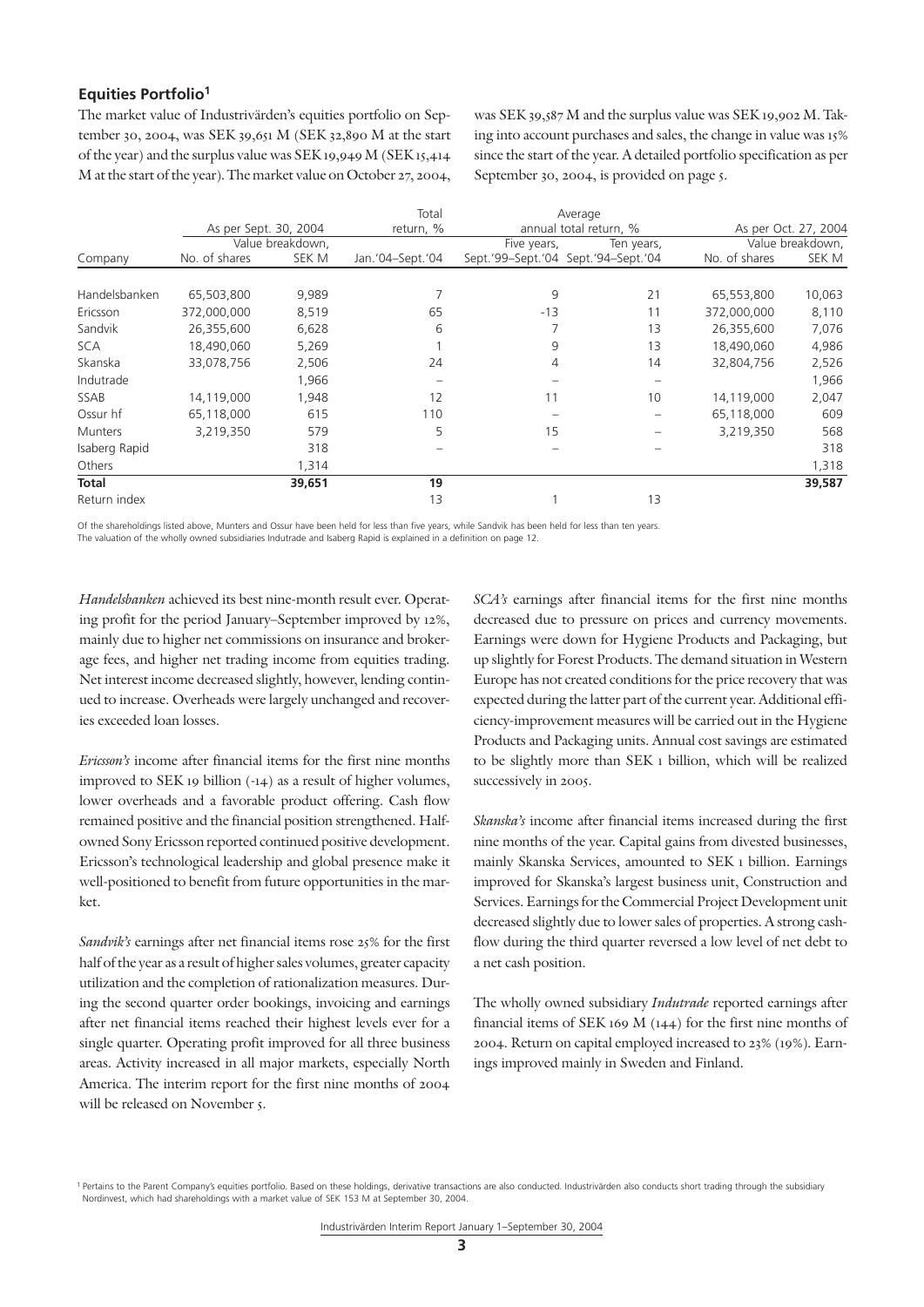*SSAB's* profit after financial items for the first nine months tripled amid higher deliveries of specialty products and trading products, better prices and lower processing costs. Cash flow more than doubled. Deliveries of ultra high strength steel sheet and quenched steel rose by more than 30% and accounted for half of total delivery volume. Prices in the steel operations in local currency are expected to continue rising slightly during the fourth quarter.

*Ossur's* profit after financial items for the first nine months more than doubled, mainly due to strong volume growth in Europe and the U.S. The American orthotics company Generation II Group, which was acquired in 2003, continues to develop well.

*Munters'* earnings after financial items were down slightly for the first nine months. Order bookings developed favorably during the period. Action programs previously decided on have been carried out for the most part and are expected to have effect starting in the first quarter of 2005.

The wholly owned subsidiary *Isaberg Rapid* reported earnings after financial items of SEK 0 M (26) for the first nine months of 2004, including SEK 20 M (–) in restructuring costs.

#### Equity Transactions During the Year

During the third quarter of 2004, purchases of stocks totaled SEK 2,428 M and sales totaled SEK 1,442 M. Major purchases consisted of 8,794,000 Handelsbanken A, 2,821,000 Sandvik, and 900,000 Scania B. Major sales consisted of 2,006,000 Scania A, 1,599,300 SCA B, and 1,500,900 Scania B. Purchases and sales of listed stocks during the first nine months of 2004 are shown in the table below.

| <b>Purchases</b>               | No.of shares | SEK M |
|--------------------------------|--------------|-------|
|                                |              |       |
| Handelsbanken A                | 12,751,900   | 1,838 |
| Sandvik                        | 5,188,100    | 1,292 |
| Ericsson B                     | 22,960,724   | 511   |
| Scania B                       | 900,000      | 223   |
| Volvo A                        | 561,700      | 140   |
| SSAB A                         | 1,006,400    | 129   |
| <b>Munters</b>                 | 513,600      | 91    |
| Ossur hf                       | 13,118,000   | 89    |
| Other                          |              | 287   |
| <b>Total</b>                   |              | 4,600 |
| <b>Sales</b>                   |              |       |
|                                |              |       |
| SCA B                          | 2,834,540    | 812   |
| Scania A (entire shareholding) | 2,286,600    | 556   |
| Scania B (entire shareholding) | 1,950,200    | 473   |
| Pfizer Inc.                    | 1,017,500    | 263   |
| Ericsson B                     | 15,000,000   | 256   |
| Other                          |              | 156   |
| <b>Total</b>                   |              | 2,516 |

After the end of the reporting period, from October 1 through October 27, 2004, stocks were purchased for a total of SEK 8 M and sold for SEK 28 M.

Earnings from equities and derivative transactions during the first nine months of the year totaled SEK 313 M, as shown in the table below.

| <b>Earnings from Parent Company's</b> | 2004       | 2004       |  |  |
|---------------------------------------|------------|------------|--|--|
| <b>Equities Transactions, SEK M</b>   | July-Sept. | Jan.-Sept. |  |  |
|                                       |            |            |  |  |
| SCA B                                 | 160        | 301        |  |  |
| Ericsson B                            |            | 156        |  |  |
| Derivative transactions               | 7          | 53         |  |  |
| Scania A (entire shareholding)        | -93        | $-110$     |  |  |
| Scania B (entire shareholding)        | $-40$      | $-73$      |  |  |
| Other                                 | $-18$      | $-14$      |  |  |
| <b>Total</b>                          | 16         | 313        |  |  |

Derivative transactions based on holdings in the equities portfolio generated a profit of SEK 53 M. In addition, short trading conducted through the subsidiary Nordinvest provided a further profit of SEK 13 M. The combined profit from Industrivärden's market activities was thus SEK 66 M.

Earnings from equities and derivative transactions during the first nine months of 2004 for the Group, which includes the Parent Company and other portfolio management companies, were SEK 296 M.

#### **Net Debt**

The Parent Company's net debt was SEK 4.9 billion on October 27, 2004, including SEK 4.6 billion in interest-bearing net debt. Interest-bearing net debt has increased by SEK 2.1 billion since the start of the year. The net debt-equity ratio was 11.5%.

The Parent Company's net debt was SEK 4.9 billion as per September 30, 2004, including SEK 4.6 billion in interest-bearing net debt, corresponding to a net debt-equity ratio of 11.6% (7.4% at the start of the year), as shown in the specification on page 8.

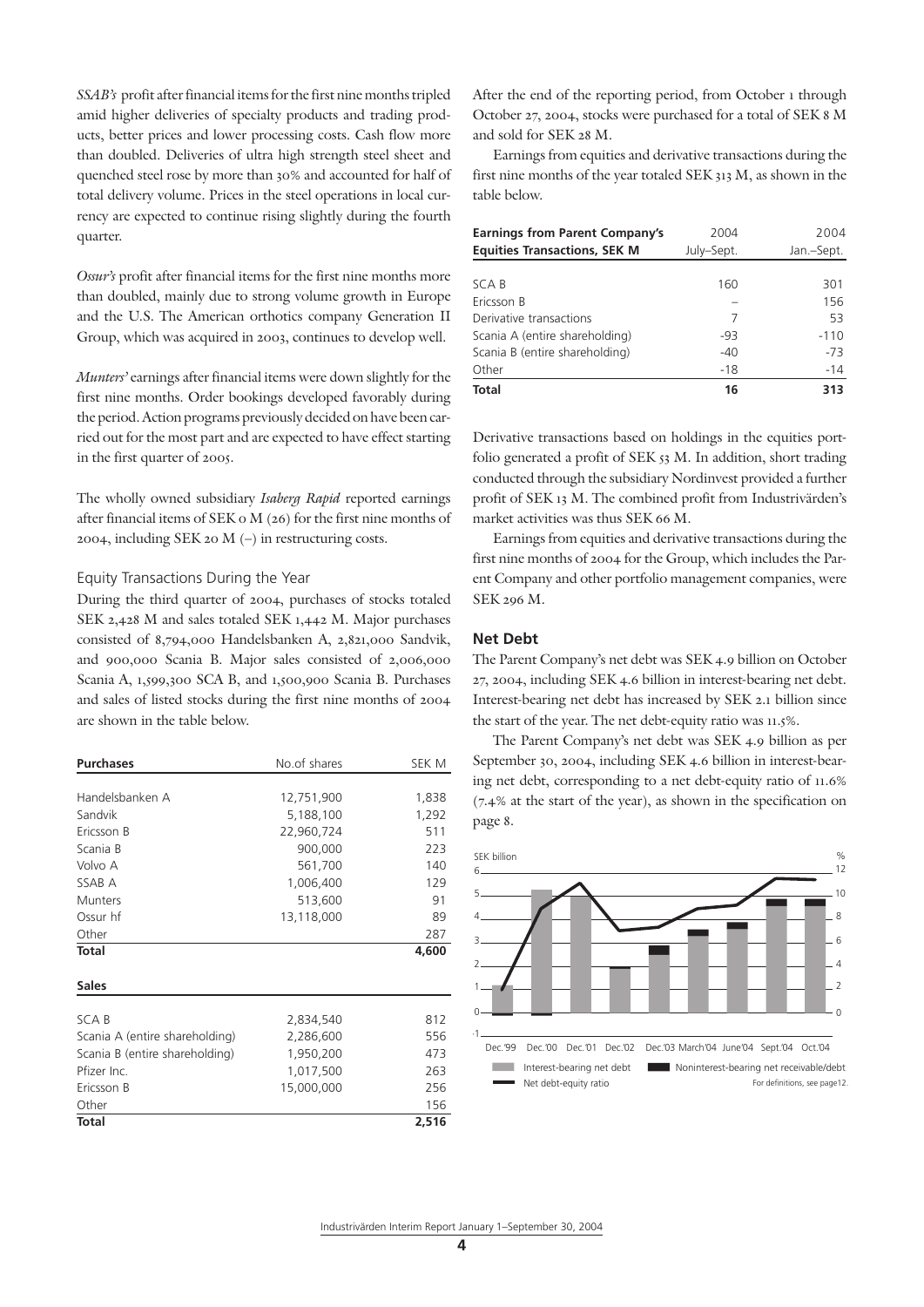# **Equities Portfolio as per September 30, 2004**

|                 |               |        | Value breakdown | Share of           | Share of capital | Share of votes |
|-----------------|---------------|--------|-----------------|--------------------|------------------|----------------|
| Company         | No. of shares | SEK M  | SEK/share       | portfolio value, % | in company, %    | in company, %  |
| Handelsbanken A | 65,503,800    | 9,989  | 52              | 25                 | 9.5              | 10.0           |
| Ericsson A      | 372,000,000   | 8,519  | 44              | 22                 | 2.3              | 13.3           |
| Sandvik         | 26,355,600    | 6,628  | 34              | 17                 | 10.0             | 10.0           |
| SCA A           | 16,982,000    |        |                 |                    |                  |                |
| SCA B           | 1,508,060     | 5,269  | 27              | 13                 | 7.8              | 28.6           |
| Skanska A       | 17,302,756    |        |                 |                    |                  |                |
| Skanska B       | 15,776,000    | 2,506  | 13              | 6                  | 7.9              | 27.2           |
| Indutrade       |               | 1,966  | 10              | 5                  | 100.0            | 100.0          |
| SSAB A          | 14,119,000    | 1,948  | 10              | 5                  | 14.0             | 18.3           |
| Ossur hf        | 65,118,000    | 615    | 3               | 2                  | 20.4             | 20.4           |
| <b>Munters</b>  | 3,219,350     | 579    | 3               | 2                  | 12.9             | 12.9           |
| Volvo A         | 1,821,700     |        |                 |                    |                  |                |
| Volvo B         | 456,600       | 568    | 3               |                    | 0.5              | 1.1            |
| Isaberg Rapid   |               | 318    | 2               |                    | 100.0            | 100.0          |
| Pfizer Inc.     | 1,000,000     | 225    |                 | $\Omega$           | 0.0              | 0.0            |
| Others          |               | 521    | 3               |                    |                  |                |
| <b>Total</b>    |               | 39,651 | 205             | 100                |                  |                |

Valuation of the wholly owned subsidiaries Indutrade and Isaberg Rapid is explained in a definition on page 12.

Total number of Industrivärden shares outstanding: 193,135,612.

At an extraordinary general meeting of Ericsson on August 31, 2004, the decision was made to change the voting power of Ericsson's Class B shares from one-thousandth of a vote to one-tenth of a vote. The meeting also resolved to issue conversion rights. Owners of Class A shares were allocated a conversion right for each Class A share held. Each conversion right entitles the holder to convert one Class B share to one Class A share. Following Industrivärden's binding application in September 2004 to convert 186,000,000 Class B shares to an equal number of Class A shares, the company's holding will amount to 372,000,000 Class A shares, corresponding to 13.3% (before conversion: 27.7%) of the votes, under the condition that all conversion rights are exercised. The converted shares were registered with the Swedish Companies Registration Office on October 28, 2004.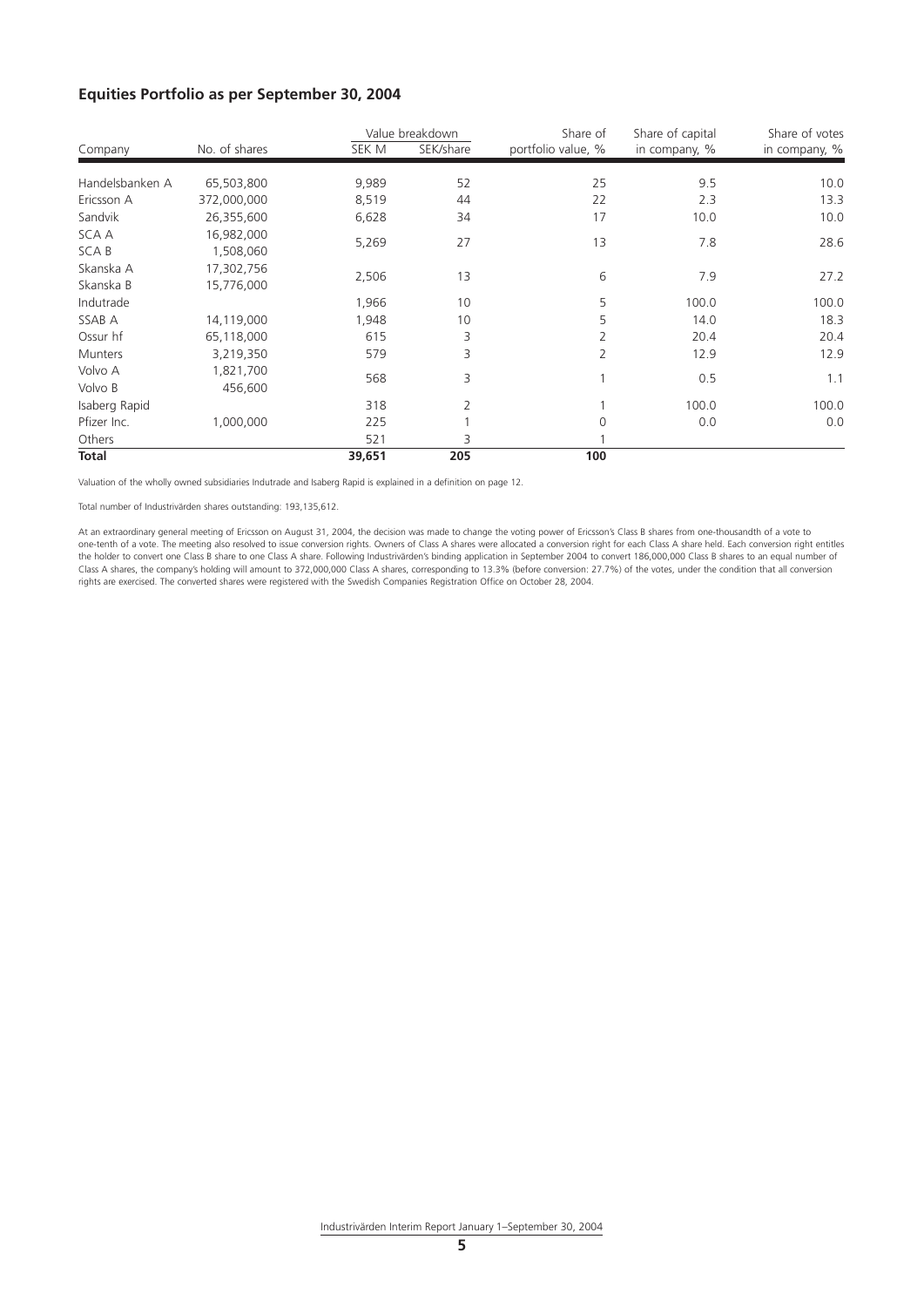# **EARNINGS**

The Parent Company's earnings after financial items amounted to SEK 1,206 M (774), including dividend income of SEK 1,032 M  $(847)$  and earnings of SEK 313 M  $(123)$  from equities and derivative transactions. Earnings also included SEK -59 M (-60) in management costs (a decline of 3%), SEK 47 M (-2) in other income and expenses, and net financial items of SEK -127 M (-134).

Consolidated earnings from portfolio management amounted to SEK 1,321 M (990), and earnings from operating companies totaled SEK 184 M (179). After management costs and net financial items, earnings totaled SEK 1,303 M (973). Earnings after accounting for investments in associates and tax amounted to SEK 1,400 M (732).

#### **Interest-Bearing Net Debt**

The Parent Company's interest-bearing net debt increased by SEK 2.1 billion since the start of the year, to SEK 4.6 billion on September 30, 2004.

The Group's interest-bearing net debt was SEK 5.2 billion on September 30, 2004, an increase of SEK 2.3 billion since the start of the year.

# **OTHER INFORMATION Nominating Committee for Election of Directors**

The 2004 Annual General Meeting resolved to authorize the Chairman of the Board to appoint at least four members from among the major shareholders' representatives, who are not directors on Industrivärden's board, to form with the Chairman a nominating committee for future board elections. In accordance with this resolution, the following persons have been appointed as members of the Nominating Committee: Tom Hedelius (Chairman of Industrivärden), Christer Elmehagen (AMF Pension), Curt Källströmer (Handelsbanken), Ulf Lundahl (LE Lundbergföretagen), and Anders Nyberg (SCA).

#### **Accounting Principles**

This interim report has been prepared in accordance with Swedish Financial Accounting Standards Council recommendation RR20 – Interim Financial Reporting.

To adapt its reporting to recommendation RR22 – Presentation of Financial Statements, starting with the 2003 year-end accounts, in its consolidated financial statements Industrivärden is applying the equity method of accounting for investments in associates. Comparative figures for the first nine months of 2003 have been changed to reflect application of the equity method. By an associate is meant a company in which the shareholding amounts to at least 20% of the number of votes. Industrivärden's associates are SCA, Skanska, and as from August 2004, Ossur. As from September 2004, Ericsson is no longer classified as an associate, since the voting rights attached to the Class A and B shares have been changed as described in a note to the "Equities Portfolio as per September 30, 2004" table on page 5.

To clarify Industrivärden's focus on investment activities, starting with the 2003 year-end accounts, the Parent Company's income statement and balance sheet are presented before the Group's.

Starting on January 1, 2004, recommendation RR29 – Employee Benefits, is applied. Application of the new recommendation has had only a marginal effect on the company's reported earnings and position. In other respects, this report has been prepared using the same accounting principles and calculation methods as in the 2003 Annual Report.

In 2005 Industrivärden will begin reporting according to International Financial Reporting Standards (IFRS). The preparation work is proceeding according to plan. The greatest effect of this change will concern IAS 39, Financial Instruments: Recognition and Measurement.

Stockholm, October 29, 2004 anders nyrén *President and CEO*

#### **Auditors' Examination Report**

We have conducted a general examination of the interim report for AB Industrivärden (publ.) for the period ended September 30, 2004, in accordance with the recommendation issued by FAR (the Swedish Institute of Authorized Public Accountants).

A general examination is limited to discussion with the Company's employees and to an analytical examination of financial information and thus provides a lesser degree of certainty than an audit. We have not performed an audit of this interim report and thus have not issued an audit opinion.

Nothing has come to our attention that indicates that the interim report does not fulfill the requirements for interim reports as prescribed in the Swedish Annual Accounts Act.

Stockholm, October 29, 2004

Öhrlings PricewaterhouseCoopers AB ingvar pramhäll *Authorized Public Accountant*

### **Further Information**

Anders Nyrén, President and CEO, tel. +46 8 666 64 00 Carl-Olof By, Executive Vice President and CFO, tel. +46 8 666 64 00 Sverker Sivall, IR, tel. +46 8 666 64 19 For Industrivärden's complete contact information, see page 12.

#### **Financial Calendar**

Year-End Report 2004: February 17, 2005. Annual Report 2004: mid-March 2005. Annual General Meeting: Stockholm, April 20, 2005. Interim Reports: January–March 2005: May 3, 2005. January–June 2005: August 4, 2005. January–September 2005: October 31, 2005.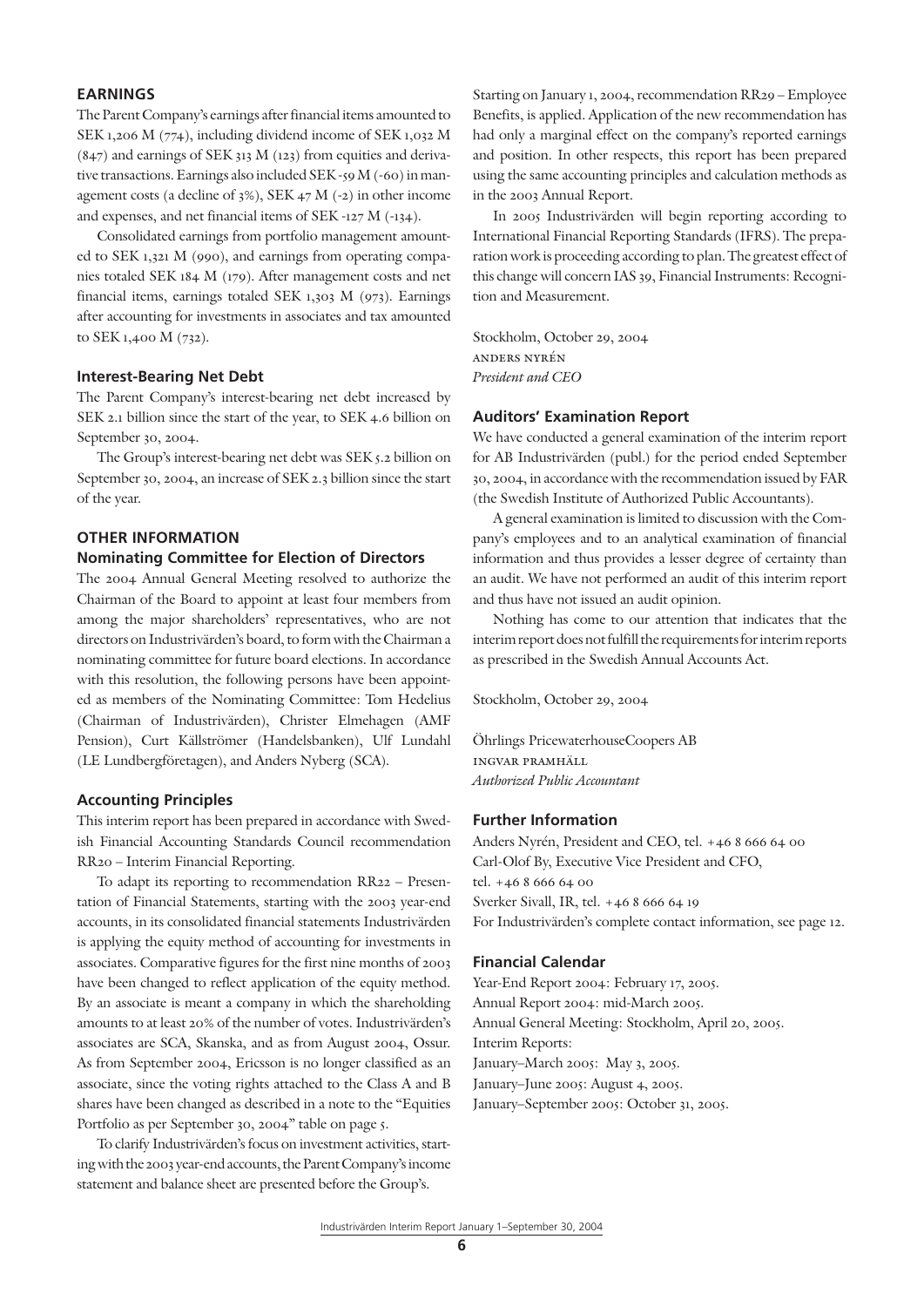# **Parent Company Income Statement**

| SEK M                                 | 2004<br>July-Sept. | 2003<br>July-Sept. | 2004<br>Jan.-Sept. | 2003<br>Jan.-Sept. | 2003<br>Jan.-Dec. |
|---------------------------------------|--------------------|--------------------|--------------------|--------------------|-------------------|
| Portfolio management                  |                    |                    |                    |                    |                   |
| Dividend income from stocks           |                    | 3                  | 1,032              | 847                | 849               |
| Earnings from equities transactions   | 9                  | 49                 | 260                | 47                 | $-1,511$          |
| Earnings from derivative transactions | 7                  | 6                  | 53                 | 76                 | 101               |
| Other income and expenses             | -1                 |                    | 47 <sup>2</sup>    | $-2$               | $-2$              |
| Earnings from portfolio management    | 16                 | 58                 | 1,392              | 968                | $-563$            |
| <b>Management costs</b>               | $-19$              | -18                | -59                | -60                | -80               |
| <b>Operating earnings</b>             | $-3$               | 40                 | 1,333              | 908                | $-643$            |
| Interest income                       | $\overline{2}$     | $\mathcal{P}$      | 5                  | 30                 | 32                |
| Interest expenses                     | $-47$              | $-53$              | $-130$             | $-160$             | $-266$            |
| Other financial items                 | $-2$               | $-2$               | $-2$               | -4                 | -10               |
| Earnings after financial items        | -50                | $-13$              | 1,206              | 774                | $-887$            |
| Tax                                   |                    |                    |                    |                    | -165              |
| Net earnings for the period           | -50                | $-13$              | 1,206              | 774                | $-1,052$          |

# **Parent Company Balance Sheet**

| SEK M                                                 | 9/30/2004 | 9/30/2003 | 12/31/2003 |
|-------------------------------------------------------|-----------|-----------|------------|
| Equities*                                             | 19,128    | 18,813    | 16,799     |
| Other financial fixed assets                          | 3         |           | 3          |
| Other current assets                                  | 175       | 149       | 87         |
| Cash and cash equivalents                             | 203       | 257       | 410        |
| <b>Total assets</b>                                   | 19,509    | 19,226    | 17,299     |
|                                                       |           |           |            |
| Shareholders' equity                                  | 14,074    | 15,756    | 13,930     |
| Provisions                                            | 48        | 49        | 49         |
| Long-term interest-bearing liabilities                | 3,457     | 2,015     | 2,215      |
| Current noninterest-bearing liabilities               | 323       | 196       | 379        |
| Current interest-bearing liabilities                  | 1,607     | 1,210     | 726        |
| Total shareholders' equity and liabilities            | 19,509    | 19,226    | 17,299     |
| *Market value of shares, according to table on page 5 | 39,651    | 29,871    | 32,890     |
| Change during the period, %                           | 21        | 13        | 25         |

# **Change in Parent Company's Shareholders' Equity**

| SEK M                        | Capital<br>stock | Share premium<br>reserve | Statutory<br>reserve | Unrestricted<br>equity | Total<br>shareholders' shareholders'<br>equity |
|------------------------------|------------------|--------------------------|----------------------|------------------------|------------------------------------------------|
| Amount at December 31, 2003  | 966              | 342                      | 720                  | 11.902                 | 13,930                                         |
| Dividend to shareholders     |                  |                          |                      | $-1,062$               | $-1.062$                                       |
| Net earnings for the period  |                  |                          |                      | 1.206                  | 1,206                                          |
| Amount at September 30, 2004 | 966              | 342                      | 720                  | 12,046                 | 14.074                                         |
| Amount at December 31, 2002  | 966              | 342                      | 720                  | 13,567                 | 15,595                                         |
| Dividend to shareholders     |                  |                          |                      | $-1,120$               | $-1.120$                                       |
| Merger profit                |                  |                          |                      | 507                    | 507                                            |
| Net earnings for the period  |                  |                          |                      | 774                    | 774                                            |
| Amount at September 30, 2003 | 966              | 342                      | 720                  | 13.728                 | 15.756                                         |

2 Includes repaid shareholder´s contribution of SEK 50 M.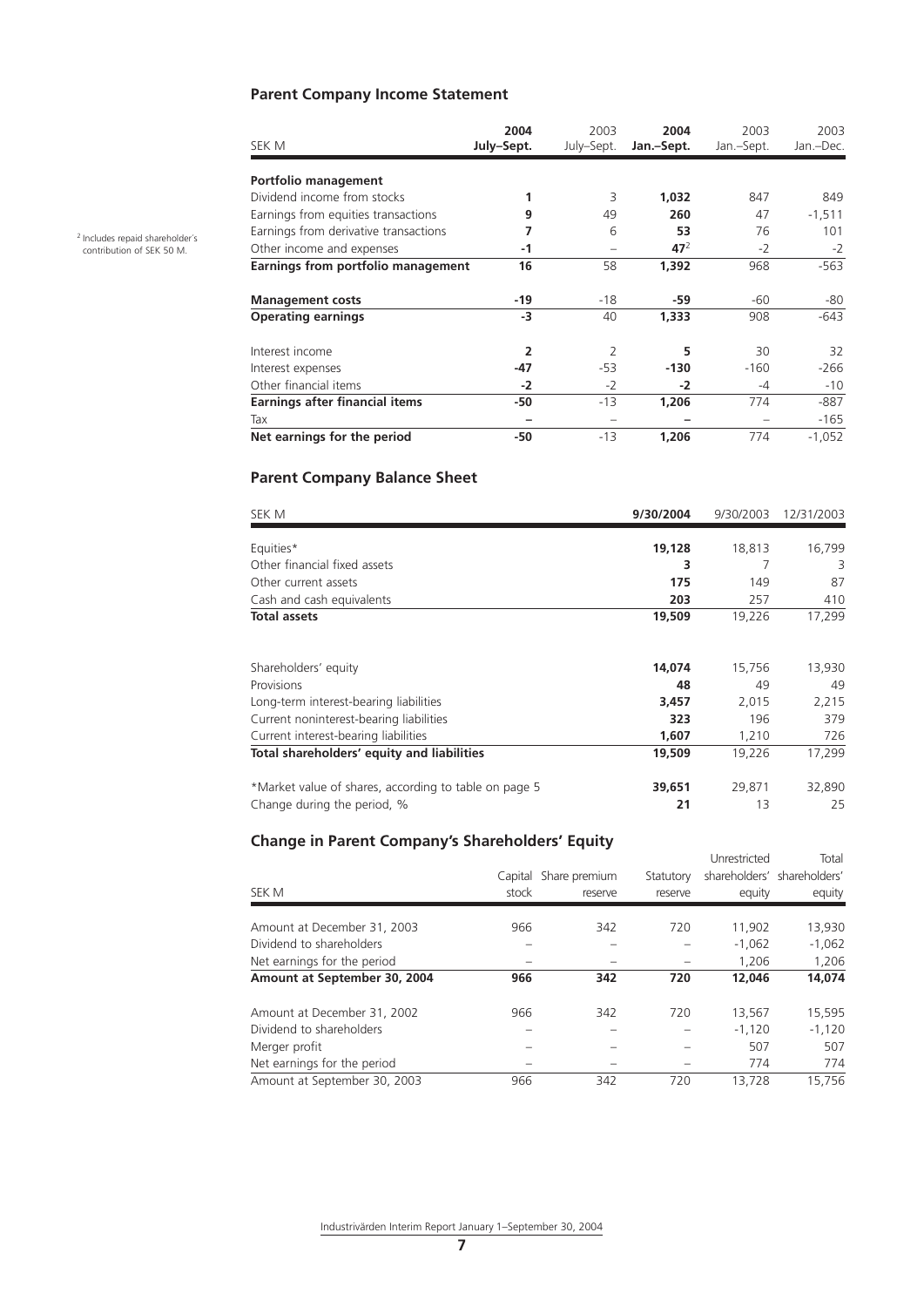# **Parent Company Statement of Cash Flows**

|                                                | 2004       | 2003       | 2003      |
|------------------------------------------------|------------|------------|-----------|
| SEK M                                          | Jan.-Sept. | Jan.-Sept. | Jan.-Dec. |
| <b>OPERATING ACTIVITIES</b>                    |            |            |           |
| Dividend income from stocks                    | 999        | 847        | 849       |
| Cash flow from changes in working capital      |            | $\Omega$   | $-7$      |
| Management costs paid                          | -61        | $-59$      | $-75$     |
| Financial items, net                           | $-116$     | $-131$     | $-208$    |
| <b>CASH FLOW FROM OPERATING ACTIVITIES</b>     | 822        | 657        | 559       |
| <b>INVESTING ACTIVITIES</b>                    |            |            |           |
| Net purchase/sale of listed stocks             | $-2.084$   | $-534$     | -79       |
| Net purchase/sale of equity derivatives        | 57         | 52         | 68        |
| Net purchase/sale of other stocks              | $-24$      | 576        | 576       |
| <b>CASH FLOW FROM INVESTING ACTIVITIES</b>     | $-2,051$   | 94         | 565       |
| <b>FINANCING ACTIVITIES</b>                    |            |            |           |
| Loans raised and amortization of debt          | 2.048      | $-1,220$   | $-1,493$  |
| Change in financing of subsidiaries            | $-14$      | 124        | 177       |
| Dividend paid out                              | $-1.062$   | $-1,120$   | $-1,120$  |
| Payment of shareholder contribution            | 50         | $-103$     | $-103$    |
| <b>CASH FLOW FROM FINANCING ACTIVITIES</b>     | 1,022      | $-2,319$   | $-2,539$  |
| <b>NET CASH FLOW FOR THE PERIOD</b>            | $-207$     | $-1,568$   | $-1,415$  |
| Cash and cash equivalents at beginning of year | 410        | 1,825      | 1,825     |
| CASH AND CASH EQUIVALENTS AT END OF PERIOD     | 203        | 257        | 410       |

# **Change in interest-bearing net debt**

| SEK M                                  | Sept. 30<br>2004 | Cash flow | Change<br>in loans | Other<br>changes | Dec. 31<br>2003 |
|----------------------------------------|------------------|-----------|--------------------|------------------|-----------------|
|                                        |                  |           |                    |                  |                 |
| Cash and cash equivalents              | 203              | $-207$    |                    |                  | 410             |
| Interest-bearing receivables           | 167              |           | 89                 |                  | 78              |
| Long-term interest-bearing liabilities | 3,457            |           | 1,242              |                  | 2,215           |
| Current interest-bearing liabilities   | 1,607            |           | 881                |                  | 726             |
| Interest-bearing pension provisions    | 48               |           |                    | $-1$             | 49              |
|                                        | 4,742            | 207       | 2,034              | $-1$             | 2,502           |
| Less: liabilities to subsidiaries      | $-142$           |           | $-92$              |                  | $-50$           |
| Interest-bearing net debt              | 4,600            | 207       | 1.942              | $-1$             | 2,452           |
| Market value of equities portfolio     | 39,651           |           |                    |                  | 32,890          |
| Net debt-equity ratio, %               | 11.6             |           |                    |                  | 7.4             |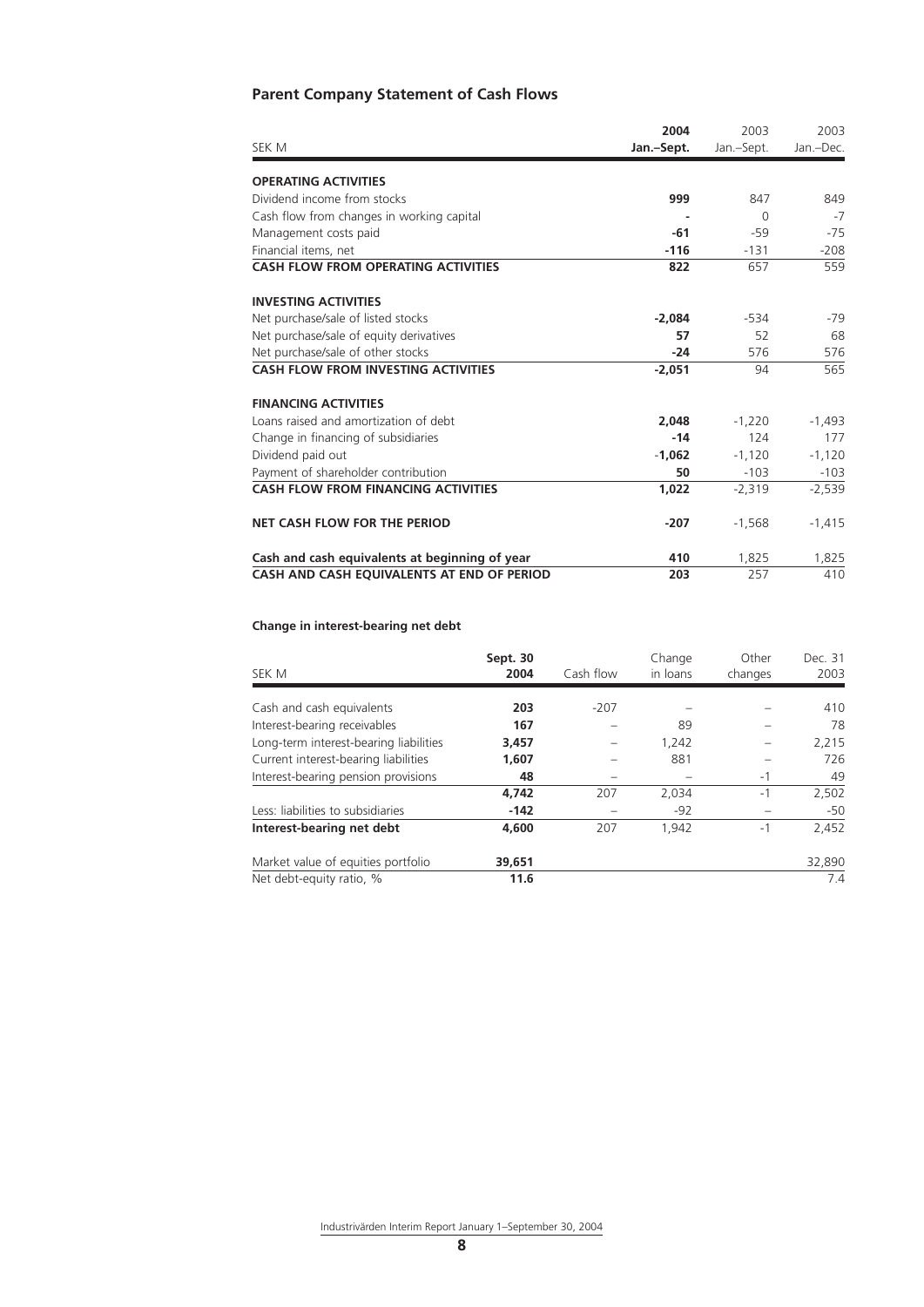# **Industrivärden Consolidated Income Statement**

|                                                     | 2004           | 2003       | 2004       | 2003         | 2003        |
|-----------------------------------------------------|----------------|------------|------------|--------------|-------------|
| SEK M                                               | July-Sept.     | July-Sept. | Jan.-Sept. | Jan.-Sept.   | Jan.-Dec.   |
|                                                     |                |            |            |              |             |
| Portfolio management<br>Dividend income from stocks | 0              | 3          | 1,035      | 848          | 850         |
| Earnings from equities transactions                 | 8              | 53         | 243        | 69           | $-1,486$    |
| Earnings from derivative transactions               | 7              | 6          | 53         | 76           | 101         |
| Other income and expenses                           | $-1$           | $-1$       | $-10$      | -3           | -3          |
| Earnings from portfolio management                  | 14             | 61         | 1,321      | 990          | $-538$      |
|                                                     |                |            |            |              |             |
| <b>Operating companies</b>                          |                |            |            |              |             |
| Net sales                                           | 1,031          | 977        | 3,219      | 2,991        | 4,075       |
| Cost of goods sold                                  | $-700$         | $-662$     | $-2,165$   | $-1,987$     | $-2,695$    |
| Development costs                                   | -6             | -5         | $-24$      | $-24$        | $-33$       |
| Selling costs                                       | $-189$         | $-188$     | -639       | $-618$       | -856        |
| Administrative costs                                | -52            | $-51$      | $-183$     | $-180$       | $-246$      |
| Other operating income and expenses                 | $-25$          | -6         | $-24$      | -3           | $-1$        |
| <b>Earnings from operating companies</b>            | 59             | 65         | 184        | 179          | 244         |
| <b>Management costs</b>                             | -19            | -18        | -59        | $-60$        | -80         |
| <b>Operating earnings</b>                           | 54             | 108        | 1,446      | 1,109        | $-374$      |
|                                                     |                |            |            |              |             |
| Interest income                                     | $\overline{2}$ | 4          | 7          | 29           | 33          |
| Interest expenses                                   | -53            | $-61$      | $-148$     | $-175$       | $-286$      |
| Other financial items                               | $-2$           | 4          | $-2$       | 10           | 4           |
| <b>Earnings after financial items</b>               | 1              | 55         | 1,303      | 973          | $-623$      |
|                                                     | 177            | $-1$       | 168        | $-173$       | 9           |
| Result of associate accounting*                     |                |            |            |              |             |
| Tax                                                 | $-25$          | -28        | $-71$      | $-68$        | $-253$      |
| Minority share in net earnings for the period       |                | 0          |            | 0            |             |
| Net earnings for the period                         | 153            | 26         | 1,400      | 732          | $-867$      |
|                                                     |                |            |            |              |             |
| *Adjustments pertaining to the equity method        |                |            |            |              |             |
| Dividend income from associated companies           |                |            | $-323$     | $-249$       | -249        |
| Share in associated companies' earnings             | 364            | 59         | 906        | 210          | 497         |
| Adjustment of acquisition value pertaining to       |                |            |            |              |             |
| divested associated companies                       | -64            | $-12$      | -85        | $-13$        | $\Omega$    |
| Tax pertaining to associated companies              | $-123$         | -48        | $-330$     | $-121$       | $-239$<br>9 |
| <b>Result of associate accounting</b>               | 177            | $-1$       | 168        | $-173$       |             |
| Depreciation included in operating earnings         | 32             | 33         | 100        | 101          | 135         |
| Earnings per share, SEK <sup>3</sup>                | 0.79           | 0.13       | 7.25       | 3.79         | -4.49       |
|                                                     |                |            |            |              |             |
| Breakdown by business unit                          |                |            |            |              |             |
| Net sales                                           |                |            |            |              |             |
| Indutrade                                           | 835            | 792        | 2,579      | 2,354        | 3,197       |
| Isaberg Rapid                                       | 196            | 185        | 640        | 636          | 877         |
| Other, net                                          | 0              | 0          | 0          | $\mathbf{1}$ | -1          |
| <b>Total, operating companies</b>                   | 1,031          | 977        | 3,219      | 2,991        | 4,075       |
| <b>Earnings after financial items</b>               |                |            |            |              |             |
| Portfolio management <sup>4</sup>                   | -54            | $-7$       | 1,134      | 804          | -849        |
|                                                     |                |            |            |              |             |
| Indutrade                                           | 63             | 61         | 169        | 144          | 182         |
| Isaberg Rapid                                       | -8             | 0          | 0          | 26           | 49          |
| Other, net                                          | 0              | 1          | 0          | -1           | $-5$        |
| <b>Total operating companies</b>                    | 55             | 62         | 169        | 169          | 226         |
| Group                                               | 1              | 55         | 1,303      | 973          | $-623$      |

3 Earnings for the period divided by 193,135,612 shares.

4 Parent Company and other portfolio management companies.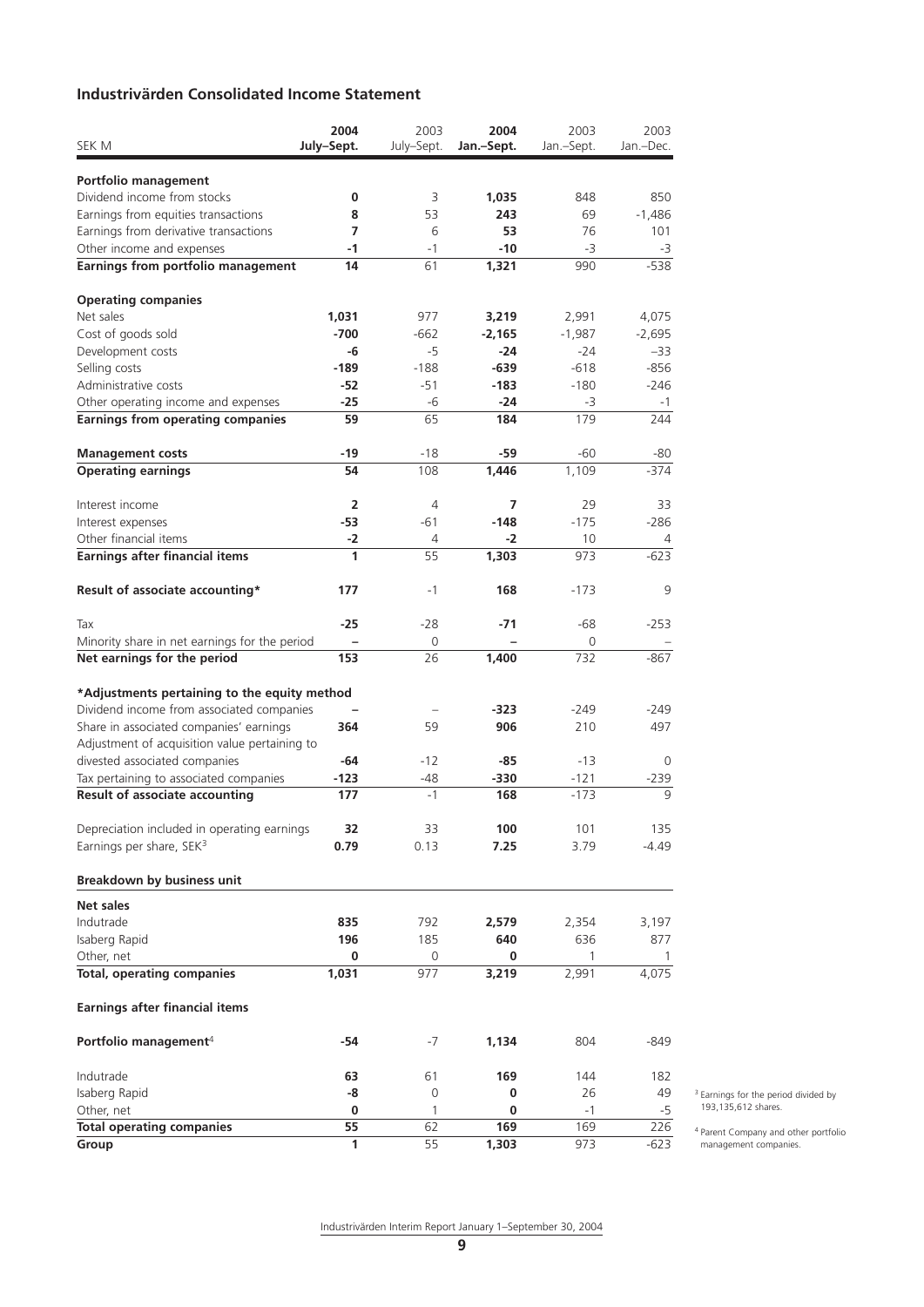# **Industrivärden Consolidated Balance Sheet**

| SEK M                                      | 9/30/2004 | 9/30/2003 | 12/31/2003 |
|--------------------------------------------|-----------|-----------|------------|
|                                            |           |           |            |
| Intangible fixed assets                    | 233       | 267       | 259        |
| Tangible fixed assets                      | 497       | 534       | 532        |
| Equities                                   | 14,629    | 13,072    | 10,403     |
| Shares in associated companies             | 5,915     | 6,929     | 7,720      |
| Other financial fixed assets               | 22        | 20        | 13         |
| Inventories                                | 757       | 756       | 734        |
| Accounts receivable, trade                 | 696       | 640       | 627        |
| Other current assets                       | 285       | 122       | 104        |
| Cash and cash equivalents                  | 337       | 531       | 683        |
| <b>Total assets</b>                        | 23,371    | 22,871    | 21,075     |
| Shareholders' equity                       | 16,678    | 18,042    | 16,413     |
| Minority shares                            |           |           |            |
| Provisions                                 | 275       | 250       | 244        |
| Long-term interest-bearing liabilities     | 3,685     | 2,196     | 2,632      |
| Current noninterest-bearing liabilities    | 1,055     | 871       | 1,058      |
| Current interest-bearing liabilities       | 1,678     | 1,511     | 728        |
| Total shareholders' equity and liabilities | 23,371    | 22,871    | 21,075     |

Equity Total share-

# **Change in Consolidated Shareholders' Equity**

|                                                       | Capital | Restricted     | method  | Unrestricted   | holders' |
|-------------------------------------------------------|---------|----------------|---------|----------------|----------|
| <b>SEK M</b>                                          | stock   | reserves       | reserve | reserves       | equity   |
| Shareholders' equity according to adopted             |         |                |         |                |          |
| balance sheet at December 31, 2003                    | 966     | 1,275          | 3,109   | 11,063         | 16,413   |
| Effect of new accounting principles                   |         |                |         | $-17$          | $-17$    |
|                                                       |         |                |         |                |          |
| Opening shareholders' equity according                | 966     |                |         |                |          |
| to adjusted balance sheet<br>Dividend to shareholders |         | 1,275          | 3,109   | 11,046         | 16,396   |
|                                                       |         |                |         | $-1,062$       | $-1,062$ |
| Transfers between unrestricted and                    |         |                |         |                |          |
| restricted shareholders' equity                       |         | 0              |         | 0              |          |
| <b>Translation differences</b>                        |         | 0              |         | $-3$           | $-3$     |
| Effect of associated companies on                     |         |                |         |                |          |
| earnings for the period                               |         |                |         | $-168$         | $-168$   |
| Provision to equity method reserve                    |         |                | $-96$   | 211            | 115      |
| Net earnings for the period                           |         |                |         | 1,400          | 1,400    |
| Amount at September 30, 2004                          | 966     | 1,275          | 3,013   | 11,424         | 16,678   |
| Shareholders' equity according to adopted             |         |                |         |                |          |
| balance sheet at December 31, 2002                    | 966     | 1,265          |         | 14,408         | 16,639   |
| Effect of new accounting principles                   |         |                | 2,961   | $-871$         | 2,090    |
| Opening shareholders' equity according                |         |                |         |                |          |
| to adjusted balance sheet                             | 966     | 1,265          | 2,961   | 13,537         | 18,729   |
| Dividend to shareholders                              |         |                |         | $-1,120$       | $-1,120$ |
| Transfers between unrestricted and                    |         |                |         |                |          |
| restricted shareholders' equity                       |         | $-2$           |         | $\overline{2}$ |          |
| Translation differences                               |         | $\overline{0}$ |         | $-10$          | $-10$    |
| Effect of associated companies on                     |         |                |         |                |          |
| earnings for the period                               |         |                |         | 173            | 173      |
| Provision to equity method reserve                    |         |                | 80      | $-542$         | $-462$   |
| Net earnings for the period                           |         |                |         | 732            | 732      |
| Amount at September 30, 2003                          | 966     | 1,263          | 3,041   | 12,772         | 18,042   |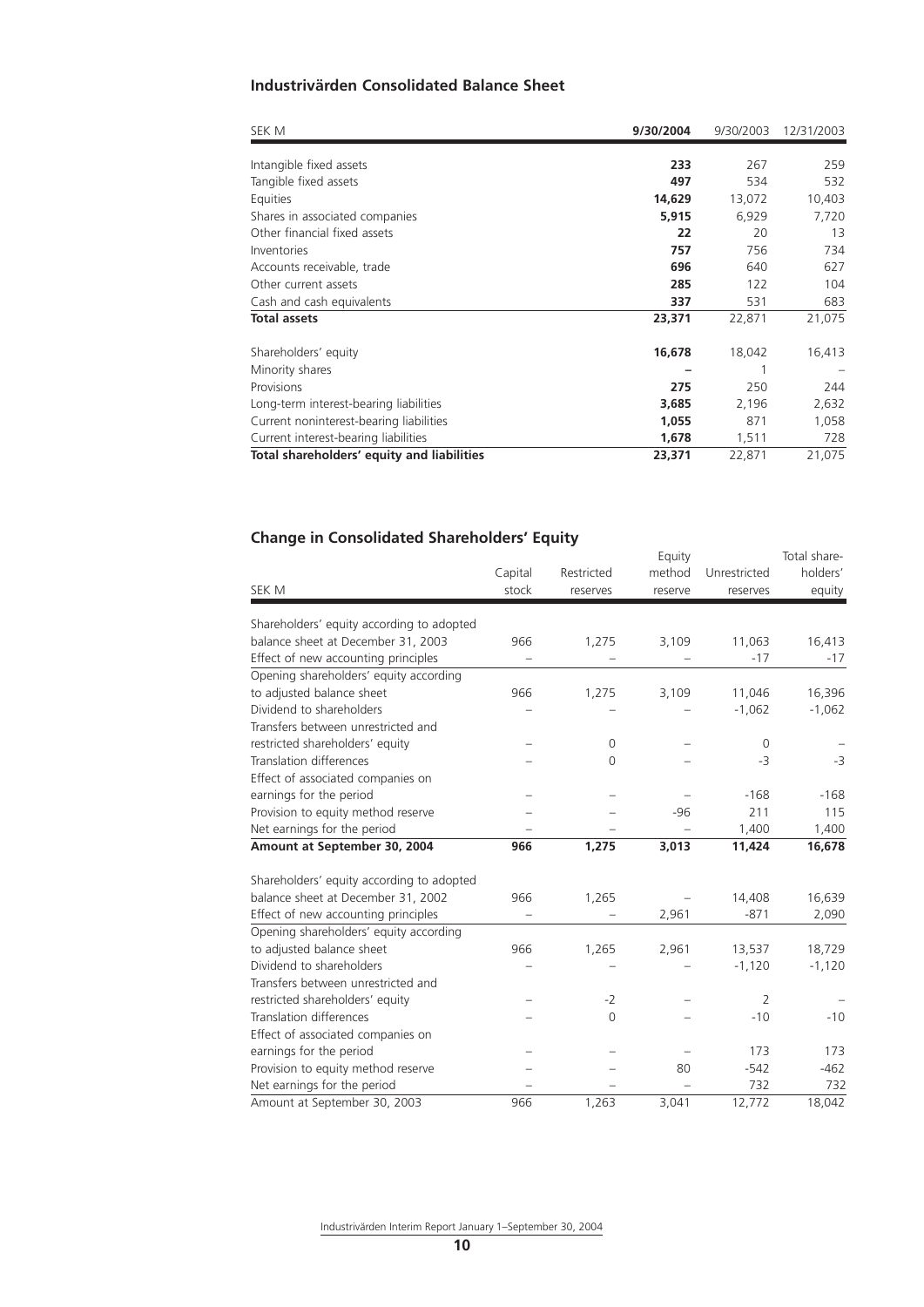# **Industrivärden Consolidated Statement of Cash Flows**

| SEK M                                                 | 2004<br>Jan.-Sept. | 2003<br>Jan.-Sept. | 2003<br>Jan.-Dec. |
|-------------------------------------------------------|--------------------|--------------------|-------------------|
| <b>OPERATING ACTIVITIES</b>                           |                    |                    |                   |
| Operating cash flow from portfolio management         | 993                | 844                | 832               |
| Operating cash flow from operating companies          | 146                | 114                | 215               |
| Management costs paid                                 | $-61$              | $-59$              | $-75$             |
| Financial items, net                                  | $-129$             | $-159$             | $-205$            |
| <b>CASH FLOW FROM OPERATING ACTIVITIES</b>            | 949                | 740                | 767               |
| <b>INVESTING ACTIVITIES</b>                           |                    |                    |                   |
| Cash flow from investments in portfolio management    | $-2.162$           | $-457$             | 25                |
| Cash flow from investments in operating companies     | $-46$              | $-106$             | $-118$            |
| <b>CASH FLOW FROM INVESTING ACTIVITIES</b>            | $-2,208$           | $-563$             | -93               |
| <b>FINANCING ACTIVITIES</b>                           |                    |                    |                   |
| Loans raised and amortization of debt                 | 1.975              | $-648$             | $-995$            |
| Dividend paid out                                     | $-1,062$           | $-1,120$           | $-1,120$          |
| <b>CASH FLOW FROM FINANCING ACTIVITIES</b>            | 913                | $-1.768$           | $-2,115$          |
| <b>NET CASH FLOW FOR THE PERIOD</b>                   | $-346$             | $-1,591$           | $-1,441$          |
| Cash and cash equivalents at beginning of year        | 683                | 2,127              | 2,127             |
| Exchange rate difference in cash and cash equivalents | $\Omega$           | -5                 | -3                |
| CASH AND CASH EQUIVALENTS AT END OF PERIOD            | 337                | 531                | 683               |

# **Change in interest-bearing net debt**

| SEK M                                  | Sept. 30<br>2004 | Cash flow | Change<br>in loans | Other<br>changes | Dec. 31<br>2003 |
|----------------------------------------|------------------|-----------|--------------------|------------------|-----------------|
| Cash and cash equivalents              | 337              | $-346$    |                    | 0                | 683             |
| Interest-bearing receivables           | 28               |           | 28                 |                  |                 |
| Long-term interest-bearing liabilities | 3,685            |           | 1.053              |                  | 2.632           |
| Current interest-bearing liabilities   | 1,678            |           | 950                |                  | 728             |
| Interest-bearing pension provisions    | 182              |           |                    | 28               | 154             |
| Interest-bearing net debt              | 5.180            | 346       | 1.975              | 28               | 2,831           |